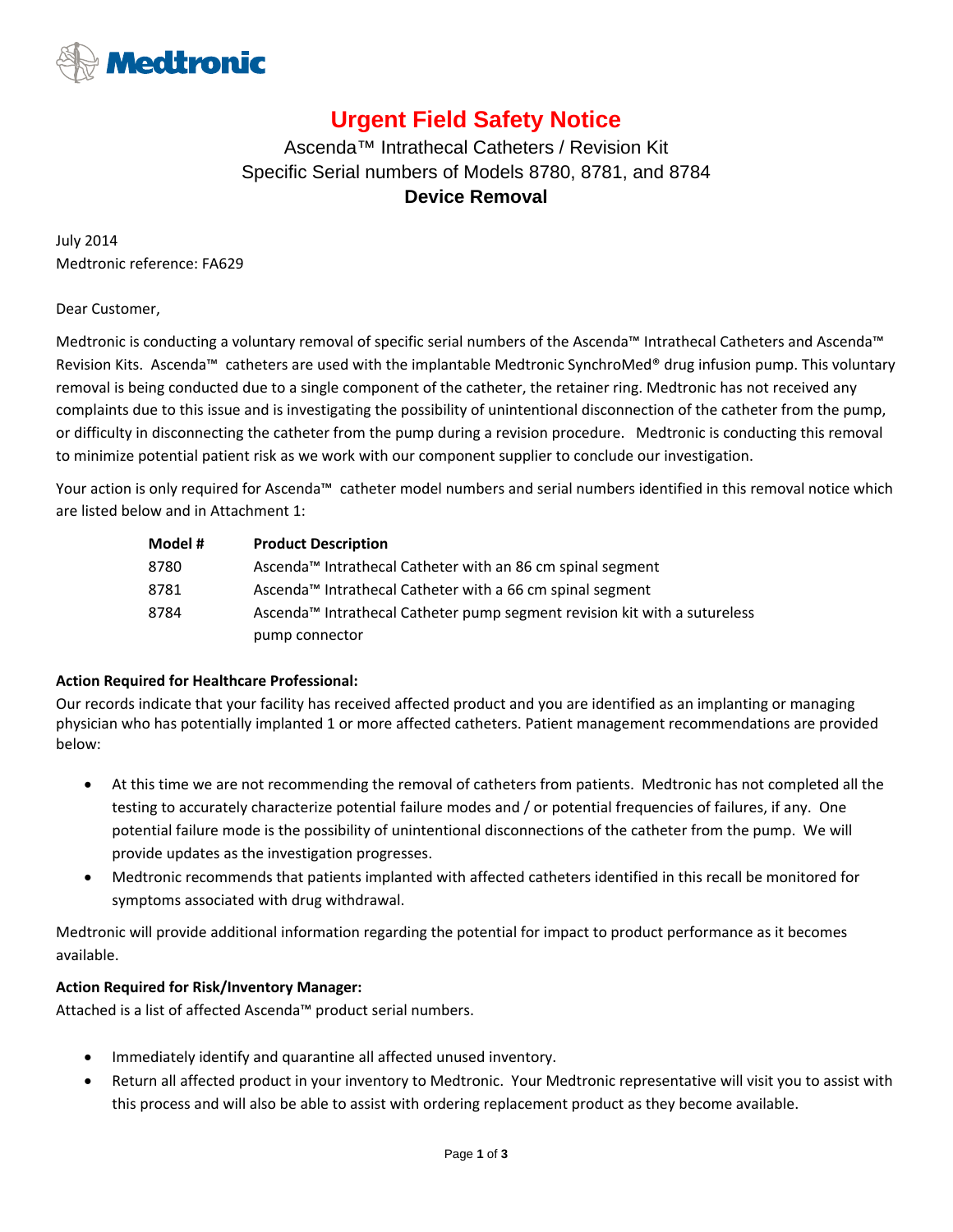

#### **Additional Information:**

Medtronic has notified the Competent Authority of your country of this action. Please share this notification with others in your organization as appropriate or with any organization where the potentially affected devices have been transferred.

We appreciate your assistance with this matter and apologize for the disruption and inconvenience. Our field team is prepared to help with the removal process and we will strive to facilitate an efficient process. If you have questions, please contact your sales representative at Gulf Medical Tel Gulf Medical +966 2 651 2828 x‐304

Sincerely,

Ayman Doughan NeuroModulation Business Manager Middle East and North Africa

Country/BU manager *Enclosed:*

*List of affected serial numbers*